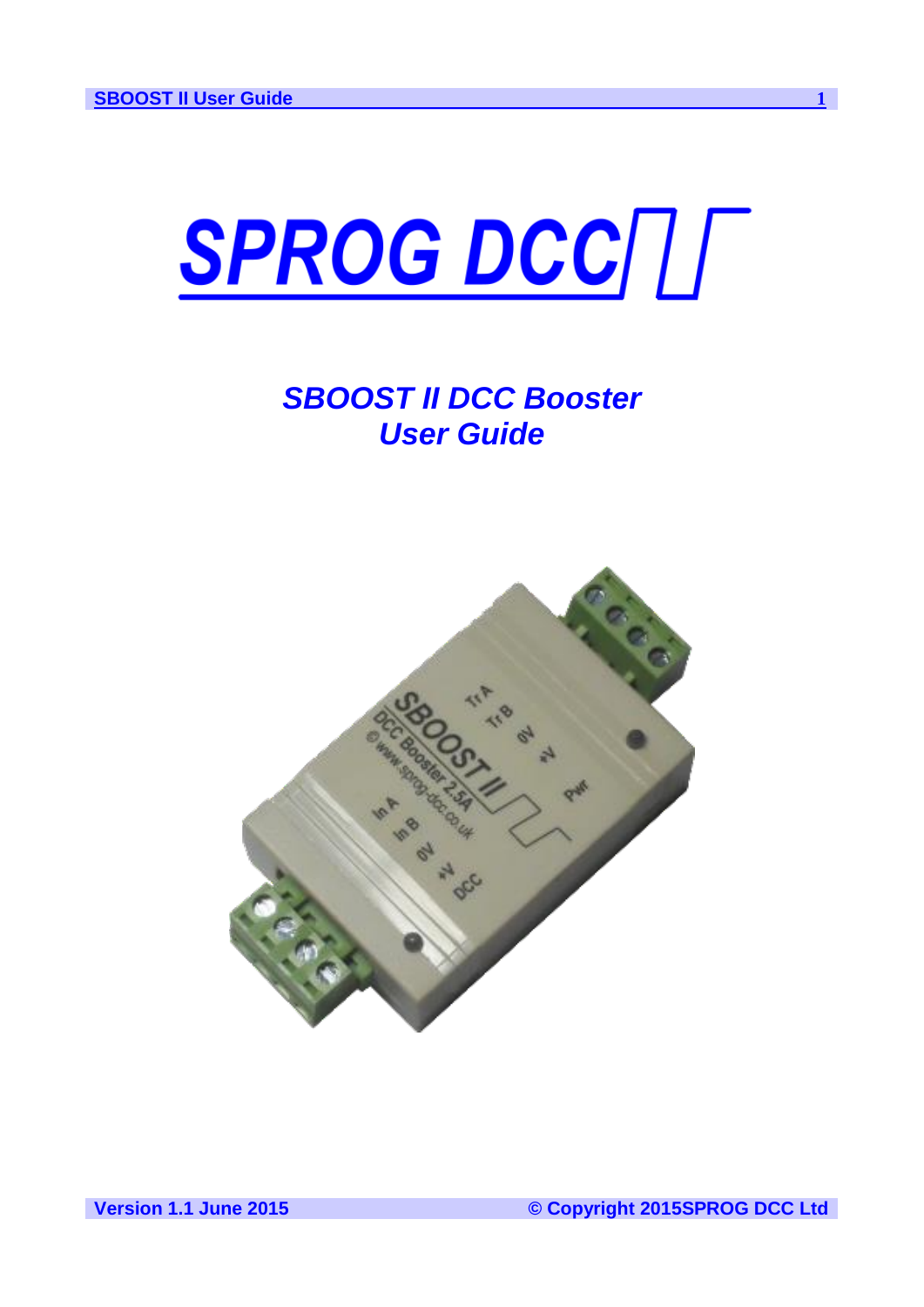# **Introduction**

SBOOST II is a DCC booster designed primarily intended for use with the SPROG II, but also useable with other DCC systems, to boost the track output current for driving a larger layout.

### *Requirements*

• Regulated DC Power Supply 12 – 20V, 3A

### *Features*

- Opto-isolated DCC input for electrical isolation between the layout and the command station
- DCC activity LED shows reception of valid DCC input
- Power LED flashes when programming track power is live
- DCC, Track and power connections by pluggable terminal blocks.
- Power out terminals for SPROG II.

| <b>Parameter</b>                                | <b>Minimum</b> | <b>Typical</b> | <b>Maximum</b>       | <b>Units</b> |
|-------------------------------------------------|----------------|----------------|----------------------|--------------|
| <b>DC Input supply</b><br>voltage               | 12V            |                | <b>20V</b><br>Note 1 | V            |
| <b>Vin supply current</b>                       |                |                | 2.6<br>Note 2        | A            |
| <b>Output Load –</b><br><b>Operating Layout</b> |                |                | 2.5                  | A            |
| <b>Auto reverse</b><br>detection delay          |                | 1.2            |                      | ms           |
| <b>Overload detection</b><br>delay              |                | 3.2            |                      | ms           |
| <b>Overload cutout</b><br>delay                 |                | 410            |                      | ms           |

### *Specification/Operating Conditions*

- 1. If using the Power out terminals, the DC input supply must be limited in accordance with the equipment connected to the power out terminals.
- 2. The current capacity of the power supply must be greater than the 2.5A current limit of the SBOOST II. A suitable power supply is available from SPROG DCC Ltd or our dealer network.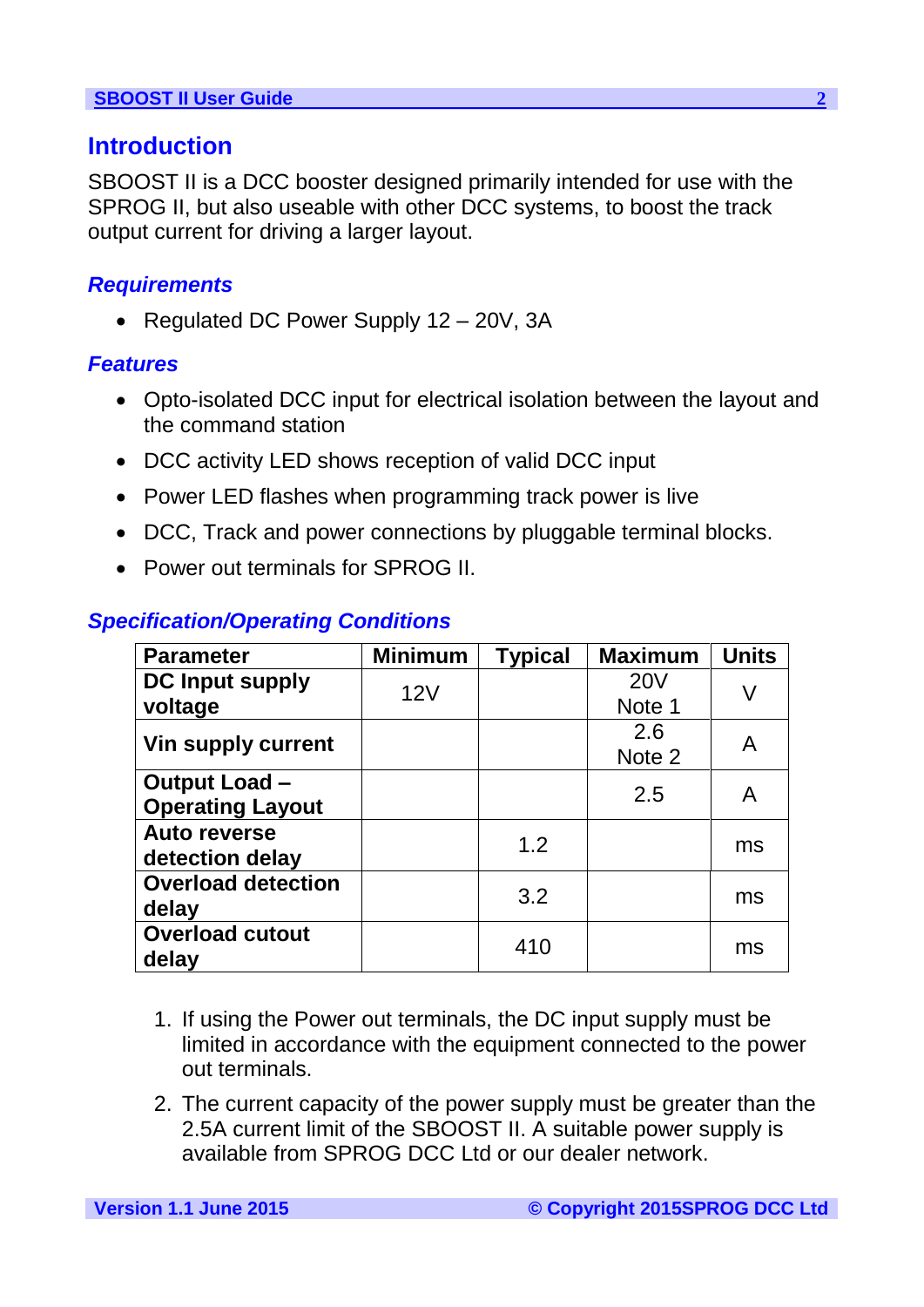3. The DCC track voltage will be slightly less than the power supply voltage.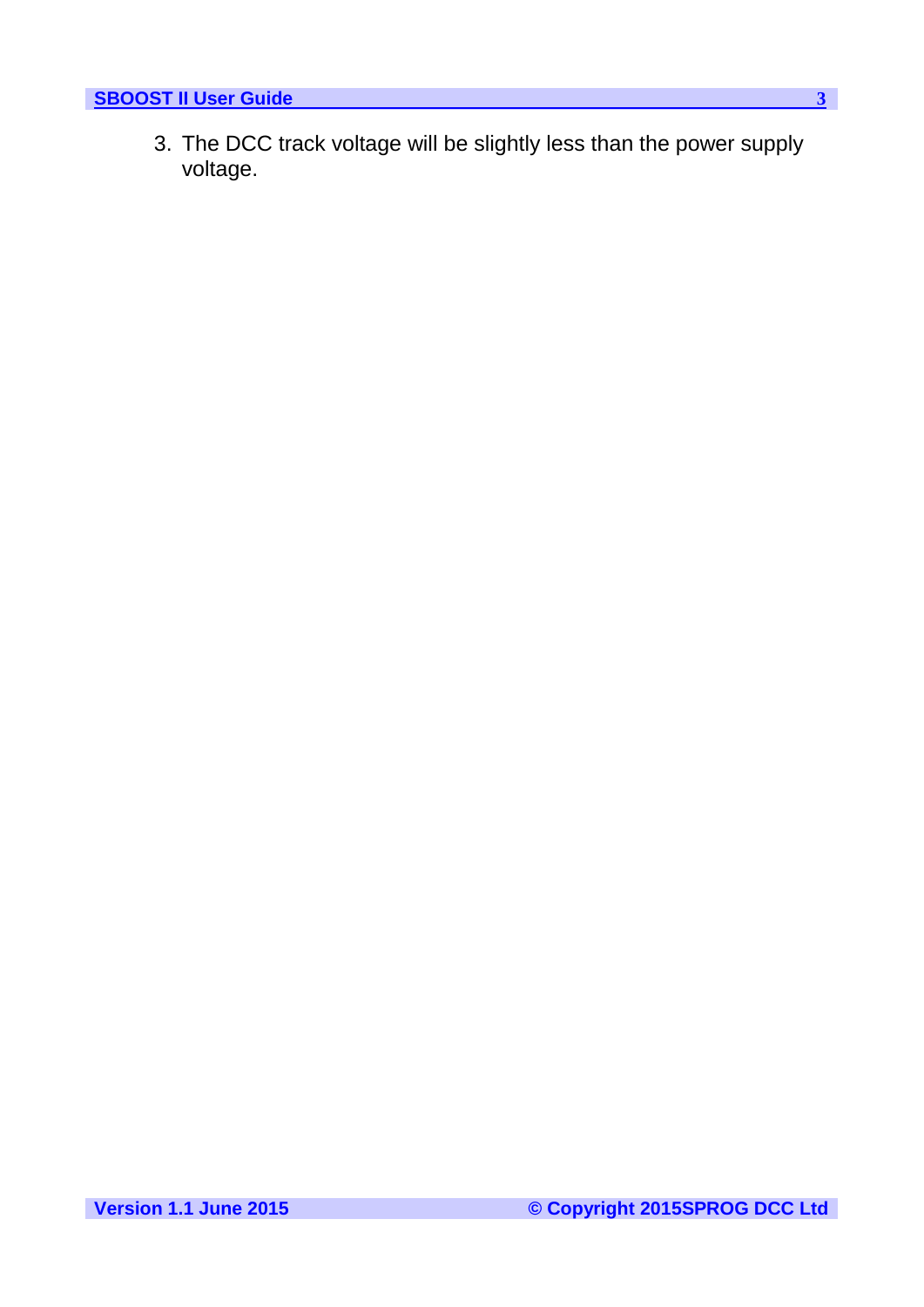| <b>DCC Parameters</b>                           | <b>Minimum</b> | <b>Typical</b> | <b>Maximum</b> | <b>Units</b> |
|-------------------------------------------------|----------------|----------------|----------------|--------------|
| <b>DCC signal input</b><br>voltage              |                |                | 20             | V            |
| <b>DCC signal input</b><br>current              |                | 10<br>Note 1   |                | mA           |
| <b>DCC signal input</b><br>current              |                |                | 16.5<br>Note 2 | mA           |
| <b>DCC Input – Track</b><br><b>Output Delay</b> |                | 1.6            |                | μs           |

- 1. Vin 12V
- 2. Vin 18V

### *LEDs*

|                  | Off                              | Track power off  |  |
|------------------|----------------------------------|------------------|--|
| <b>Track LED</b> | <b>Flashing Moderately Quick</b> | Track power on   |  |
|                  | <b>Flashing quickly</b>          | Short circuit    |  |
| <b>DCC LED</b>   | <b>Flashing slowly</b>           | No DCC signal    |  |
|                  | <b>Flashing Quickly</b>          | Valid DCC Signal |  |

# **Installation**

Connection to the SBOOST II is via 4-way pluggable terminal blocks as shown below.



The following steps are required to install SBOOST II before you can use it for the first time: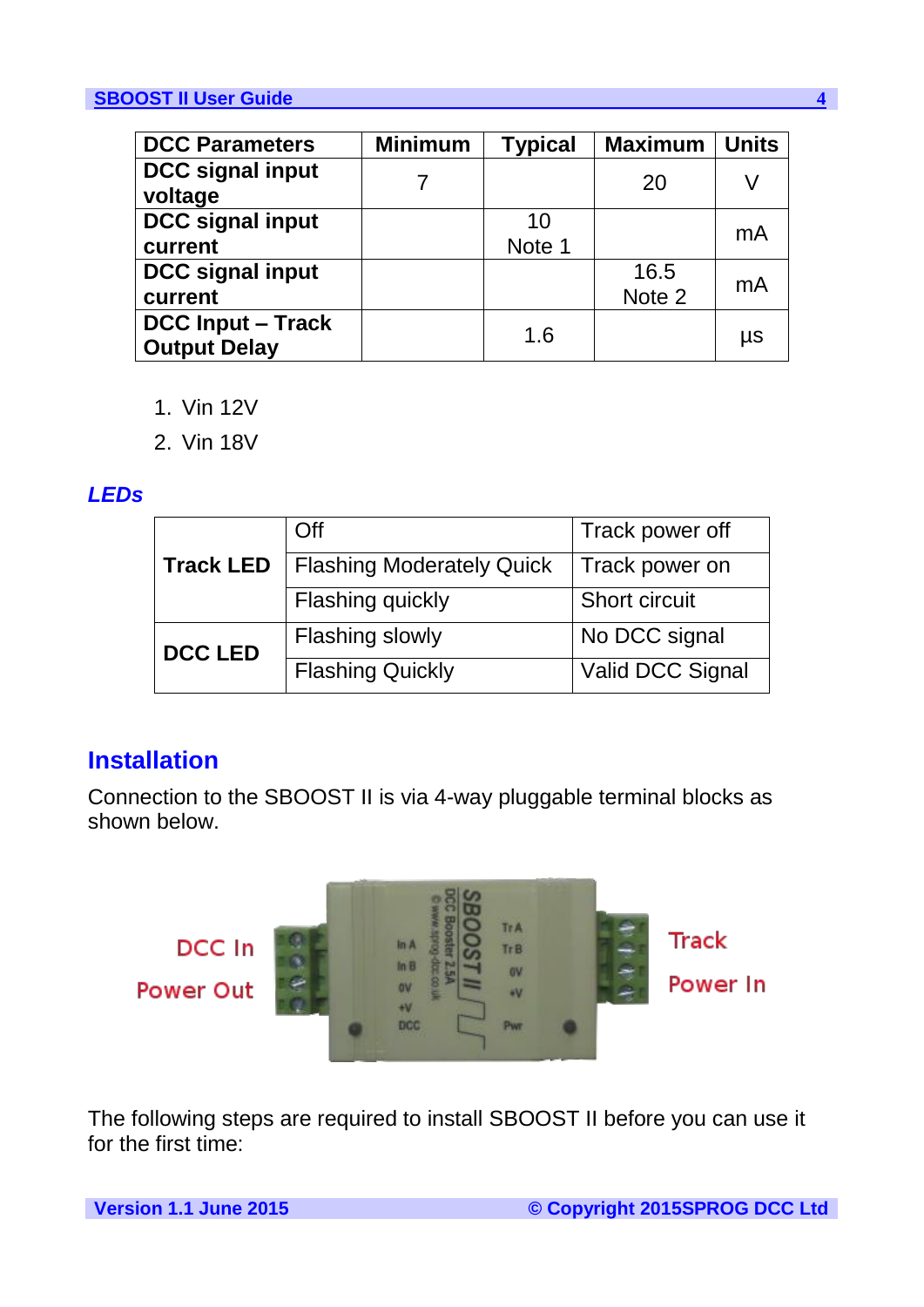- Connect to the Power Supply
- Connect to the Layout
- Connect to the Command Station

# **Connect to the Power Supply**

Power supplies sold by SPROG DCC Ltd at the same time as an SBOOST II are supplied pre-wired to the pluggable terminal block.

If using your own power supply, or the power supply provided by your dealer is not pre-wired, then it must be connected to the Power In terminals, observing the correct polarity.

# **Connect to the Layout**

Connect the SBOOST II to the track using the track terminals "Tr A" and "Tr B" of the pluggable terminal block.

# **Connect to the Command Station**

# *Connection to a SPROG II (version 2 and earlier)*

The pluggable terminal block is arranged to allow a straight forward connection to a SPROG II for both the DCC signal and to supply power to the SPROG II (See below), see the picture below.

Connect the SBOOST II DCC inputs "In A" and "In B" to the SPROG II track outputs.



# *Powering a SPROG II (all versions)*

There are two considerations to be taken into account when powering an SBOOST II and a SPROG II from the same power supply.

The electrical isolation between the layout and command station (i.e. SPROG II) will no longer be effective.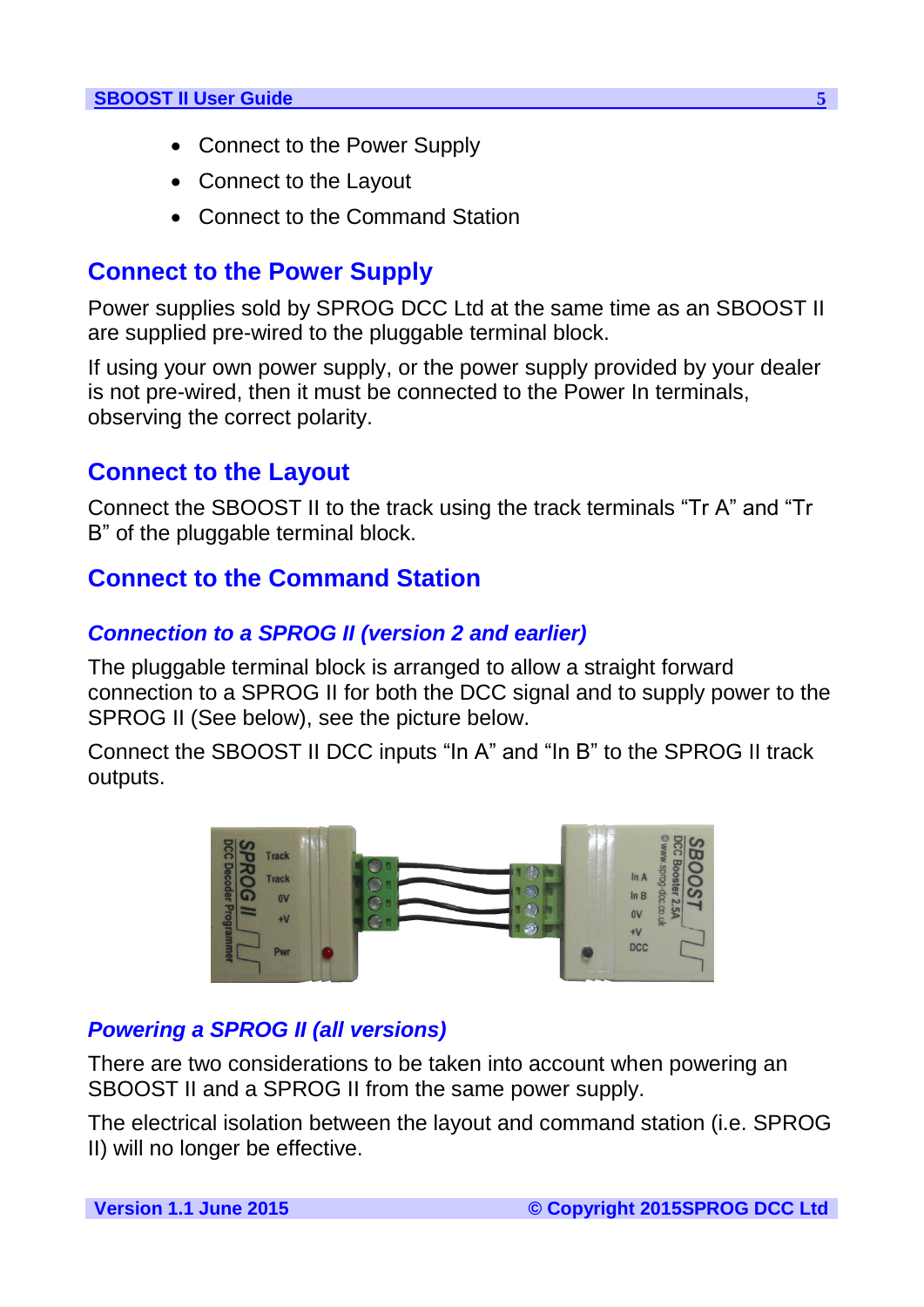The SPROG II has a lower maximum supply voltage of 15V, compared to the SBOOST II maximum of 20V. When using an SBOOST II with a supply voltage greater than 15V special care must be taken. For SBOOST II supply voltages above 17V, a separate power source, of the correct voltage, **must** be used for the SPROG II. For SBOOST II supply voltages in the range 15 – 17V you can use a separate power supply or insert a string of 3 1N4001 (or similar) diodes in series with the +V connection to drop the voltage slightly.

Connect the SBOOST II +V output to the SPROG II +V input.

Connect the SBOOST II 0V output to the SPROG II 0 input.

If the track output of the SPROG II is also powering a track power district then the power supply must be rated at least 3.5 Amps. See "Considerations When Daisy-chaining Boosters", below.

# *Connection to a SPROG 3*

Follow the connection instructions for SPROG II. The SPROG 3 is rated for the same maximum voltage as the SBOOST II and can always use the same power supply.

If electrical isolation is required between the layout and SPROG 3 then a separate, isolated, power supply must be used.

If the track output of the SPROG 3 is also powering a track power district then the power supply must be rated at least 5 Amps. See "Considerations When Daisy-chaining Boosters", below.

# *Connection to Other Command Stations*

SBOOST II has an opto-isolated DCC input and can be connected to the DCC output of most DCC command stations and boosters.

# **Multiple Power Districts Using SBOOST II**

If more than one SBOOST II is to be connected between the command station (e.g. one of the SPROG family) and the layout, to give multiple power districts, then care must be taken with both the DCC input connections and the track connections to ensure the same polarity at each SBOOST II.

Connect all of the SBOOST II "In A" terminals together and connect to one output of the command station.

Connect all of the SBOOST II "In B" terminals together and connect to the other output of the command station.

Connect the "Tr A" and "Tr B" outputs to the layout in a consistent manner in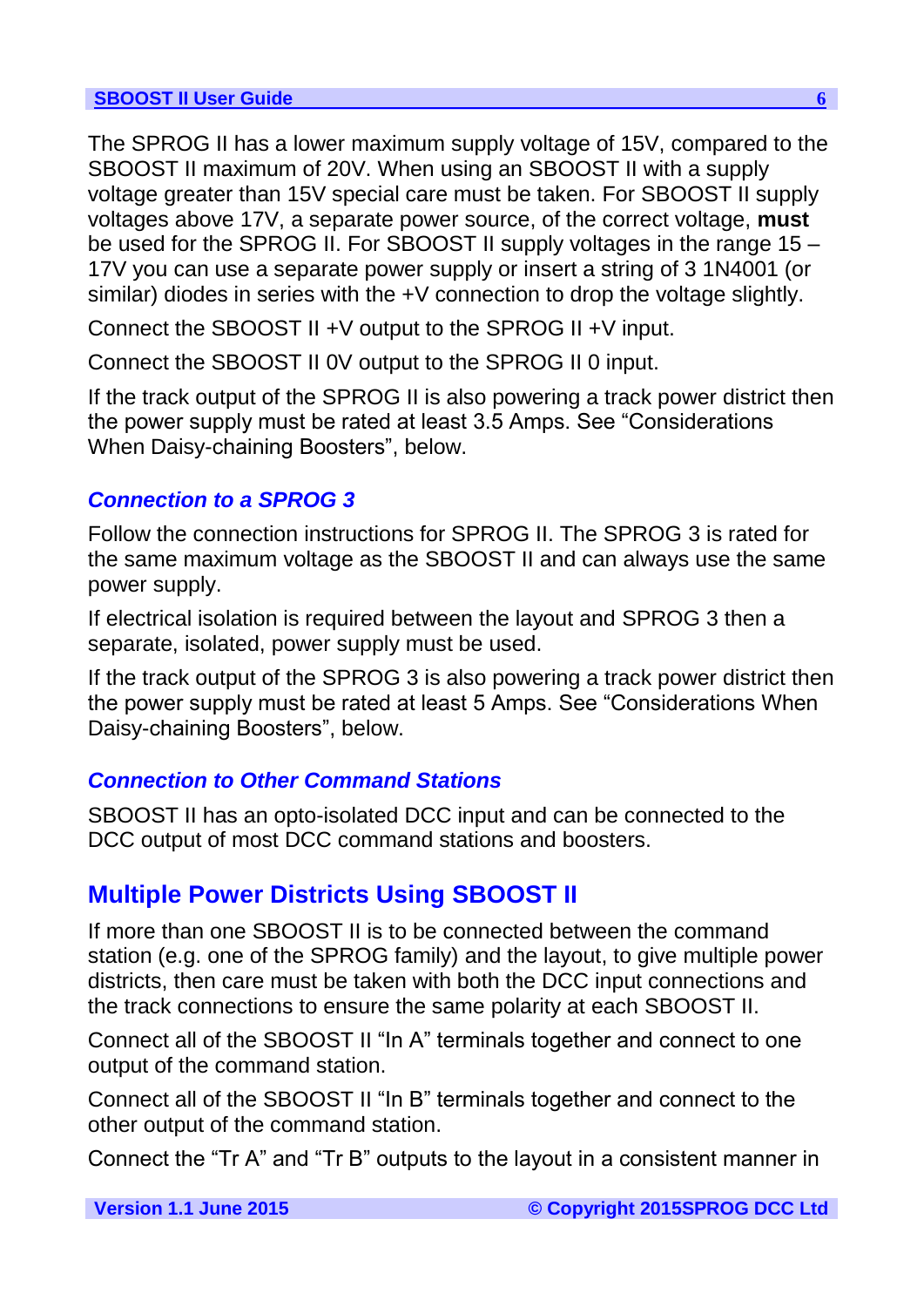each power district. E.g. connect "Tr A" to the left rail in each power district and connect "Tr B" to the right rail in each power district.

**BOTH** rails **MUST** be gapped between power districts. The SBOOST II track outputs must only be connected to their own power district, i.e., there must be **NO common** wiring between power districts.

If a single power supply is used to power more than one SBOOST II it must be rated to supply the maximum current to all SBOOST II simultaneously. E.g. for two SBOOST II the power supply must be rated at greater than 5 Amps.

If separate power supplies are used to power multiple SBOOST II then they should all be of the same type and voltage rating. The 0V connections of all the SBOOST II must be connected together. This is sometimes referred to as a booster "home ground" connection.

### *Considerations When Daisy-chaining Boosters*

If a booster A which powers a track power district A is connected to a booster B which powers a track district B then a short circuit in power district A will remove the DCC signal to the input of booster B. This will result in loss of power in power district B. For satisfactory DCC operation, daisy-chaining of boosters in this way is not recommended.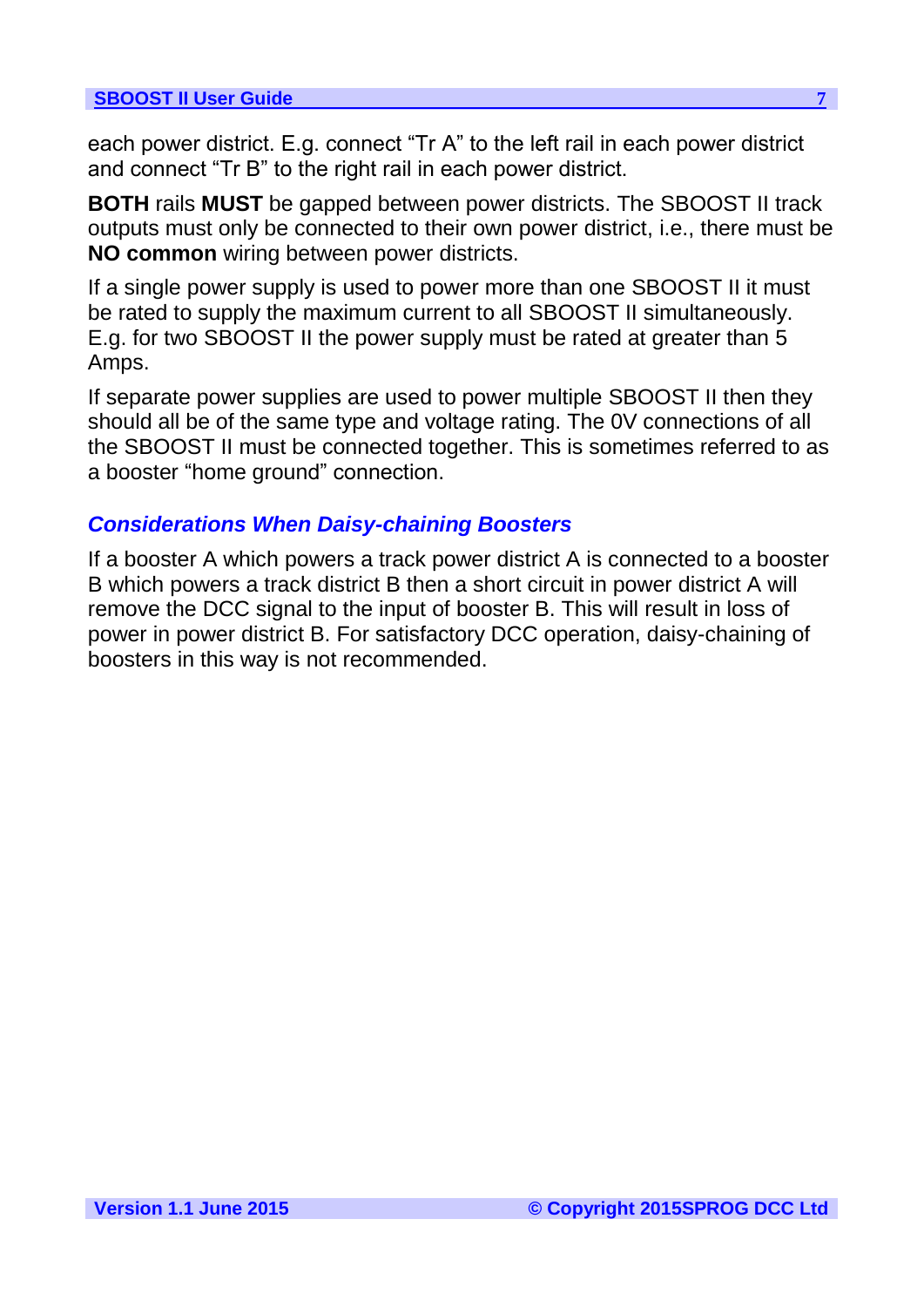# **Example 1**

SPROG 3 (or SPROG II) driving multiple SBOOST II with common power supply.

The power supply must be able to supply the full rated current (e.g., at least 5 Amp for 2 x SBOOST II).

Power districts must be separated by isolation gaps in both rails.

The SPROG 3 (or SPROG II) can be powered from one of the SBOOST II



To further SBOOST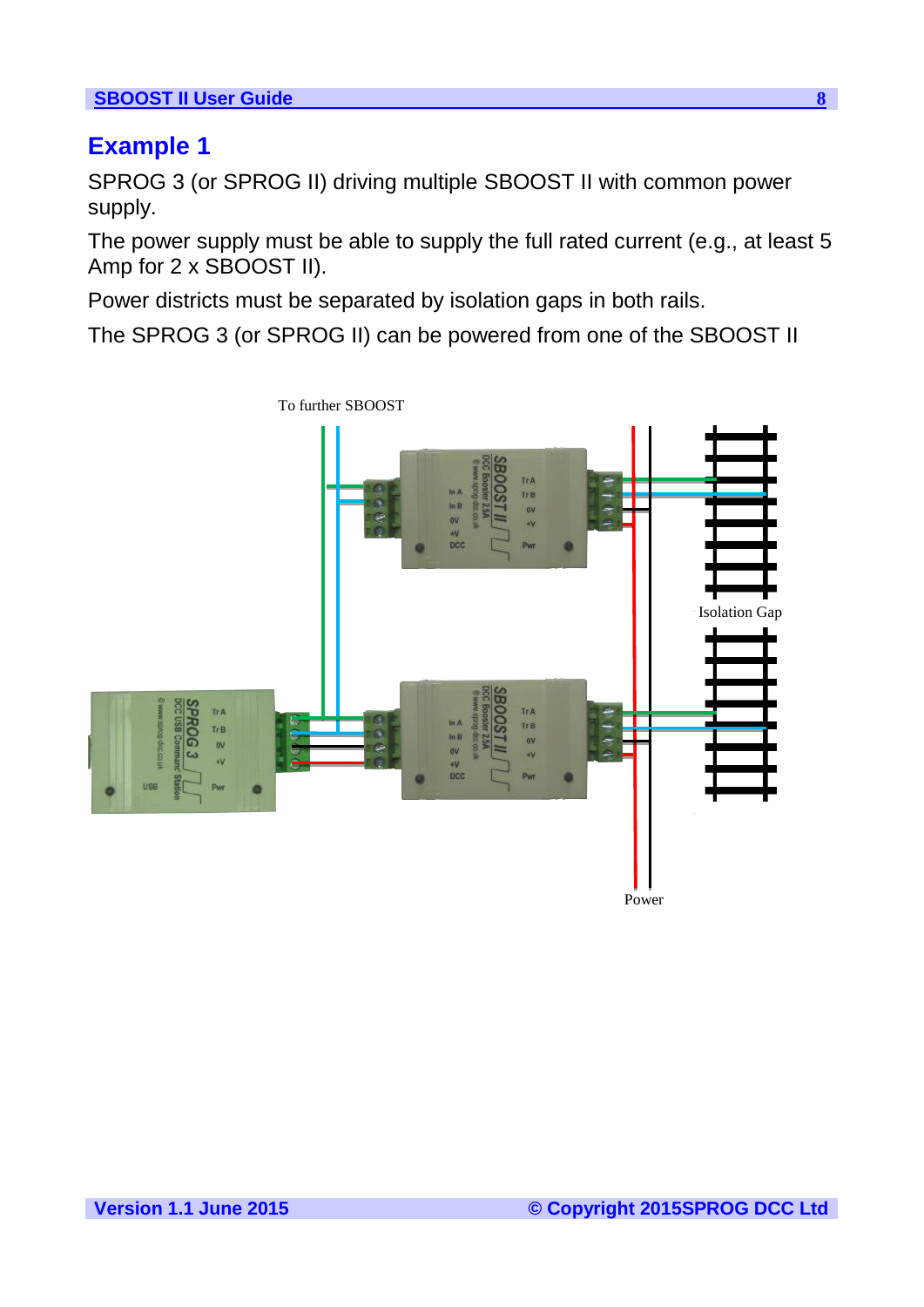### **Example 2**

SPROG 3 (or SPROG II) driving multiple SBOOST II with separate power supplies.

Each power supply should be the same voltage.

Each power supply must be able to supply the full rated current of the SBOOST II, i.e., at least 2.5 Amp.

A common ground connection is required between the power supplies.

Power districts must be separated by isolation gaps in both rails.

The SPROG 3 (or SPROG II) can be powered from one of the SBOOST II.

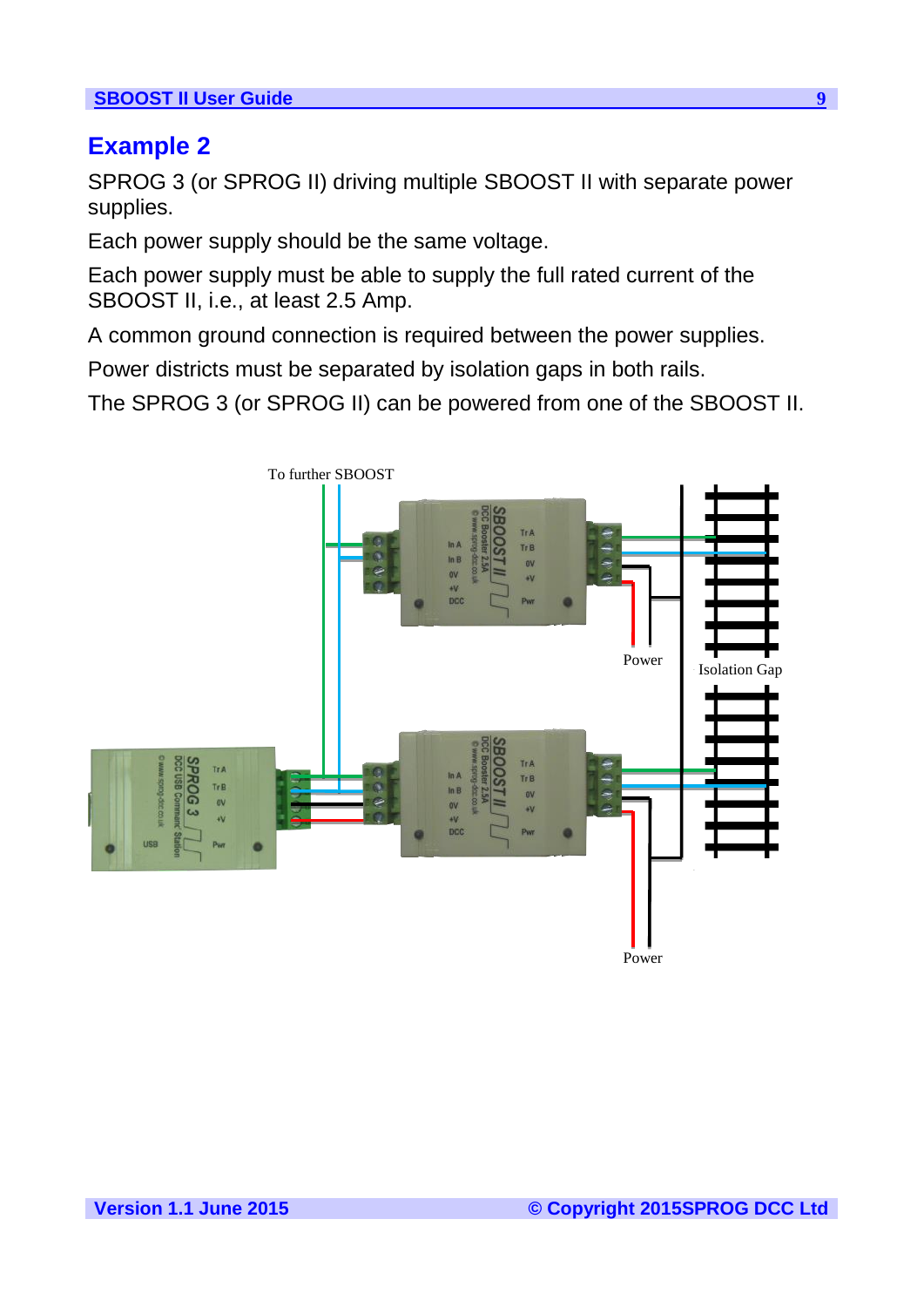# **Example 3**

SPROG 3, SPROG II or other booster and SBOOST II daisy-chained with common power supply.

### *Using a SPROG 3 (or SPROG II or other booster) and SBOOST II in this way is not recommended.*

*A short circuit in the SPROG 3 power district will affect the DCC signal to the SBOOST II, resulting in the loss of the DCC signal in the SBOOST II power district.*

The power supply must be able to supply the full rated current (i.e., at least 5 Amp for SPROG 3 plus SBOOST II).

Power districts must be separated by isolation gaps in both rails.

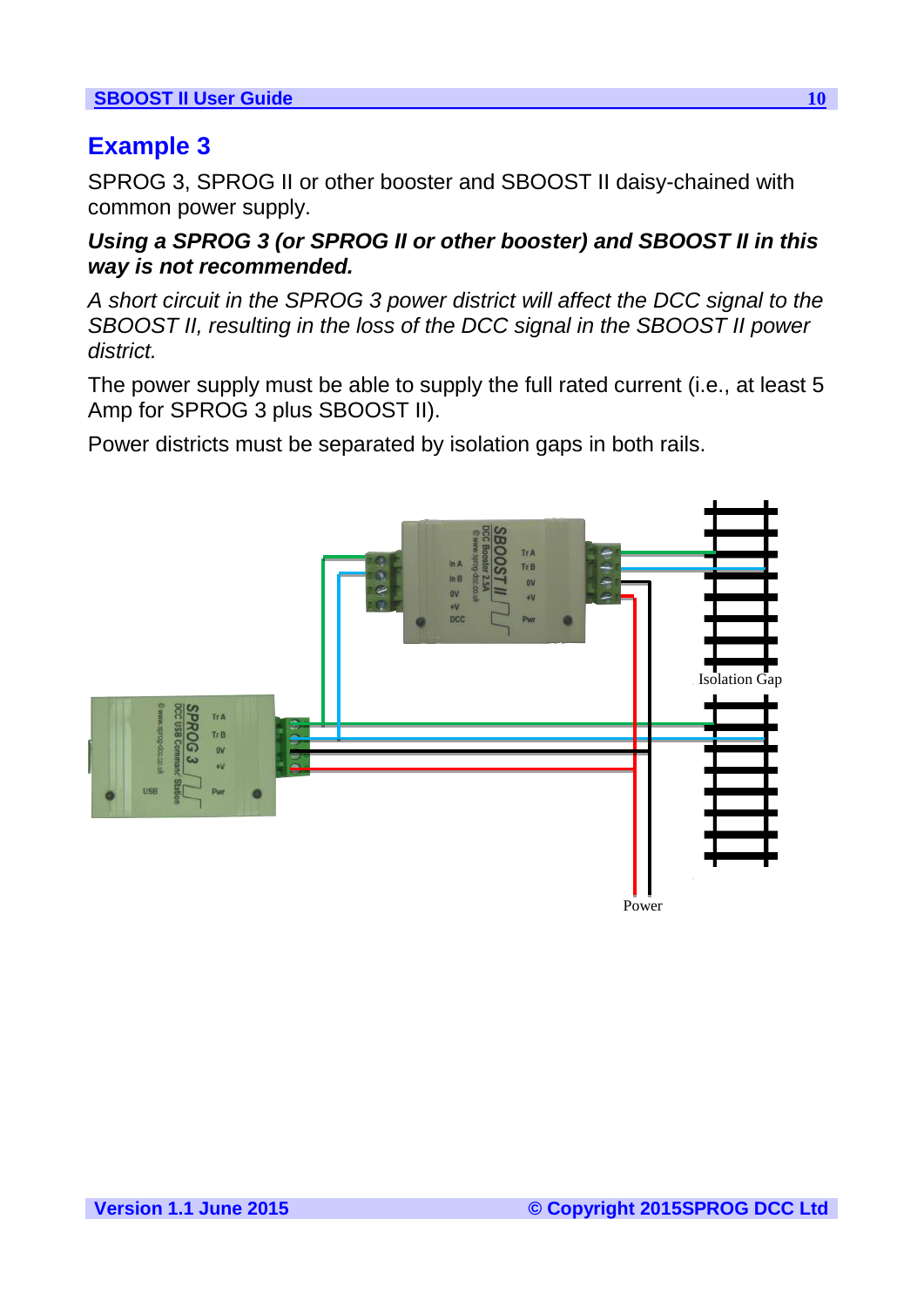# **Example 4**

SPROG 3, SPROG II or other booster and SBOOST II with separate power supplies.

*Using a SPROG 3 (or SPROG II or other booster) and SBOOST II in this way is not recommended.*

*A short circuit in the SPROG 3 power district will affect the DCC signal to the SBOOST II resulting in the loss of the DCC signal in the SBOOST II power district.*

Each power supply should be the same voltage.

Each power supply must be able to supply the full rated current, at least 2.5 Amp.

A common ground connection is required between the power supplies.

Power districts must be separated by isolation gaps in both rails.

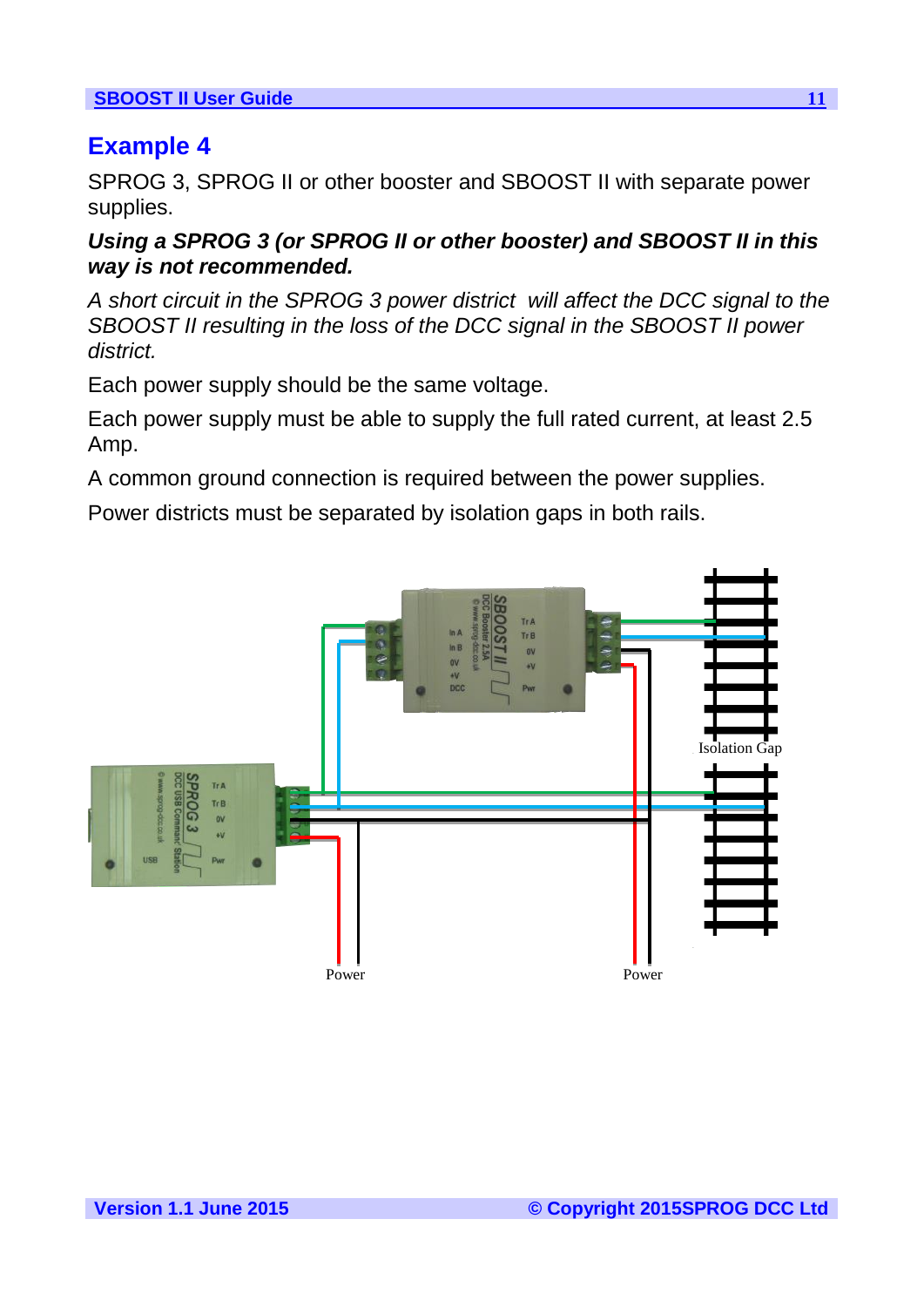# **Auto-reverse Operation**

The SBOOST II can be configured for auto reverse operation, e.g., to supply power to a reverse loop or wye formation as a separate power district.

To enable or disable auto-reverse operation you must open the casing of the SBOOST II and fit or remove a jumper link.

To open the casing, prize the two halves apart by inserting a small flat bladed screwdriver in the slots and twisting gently, as shown below.



Remove the small jumper from its parking location and re-fit it to bridge the pins of J1.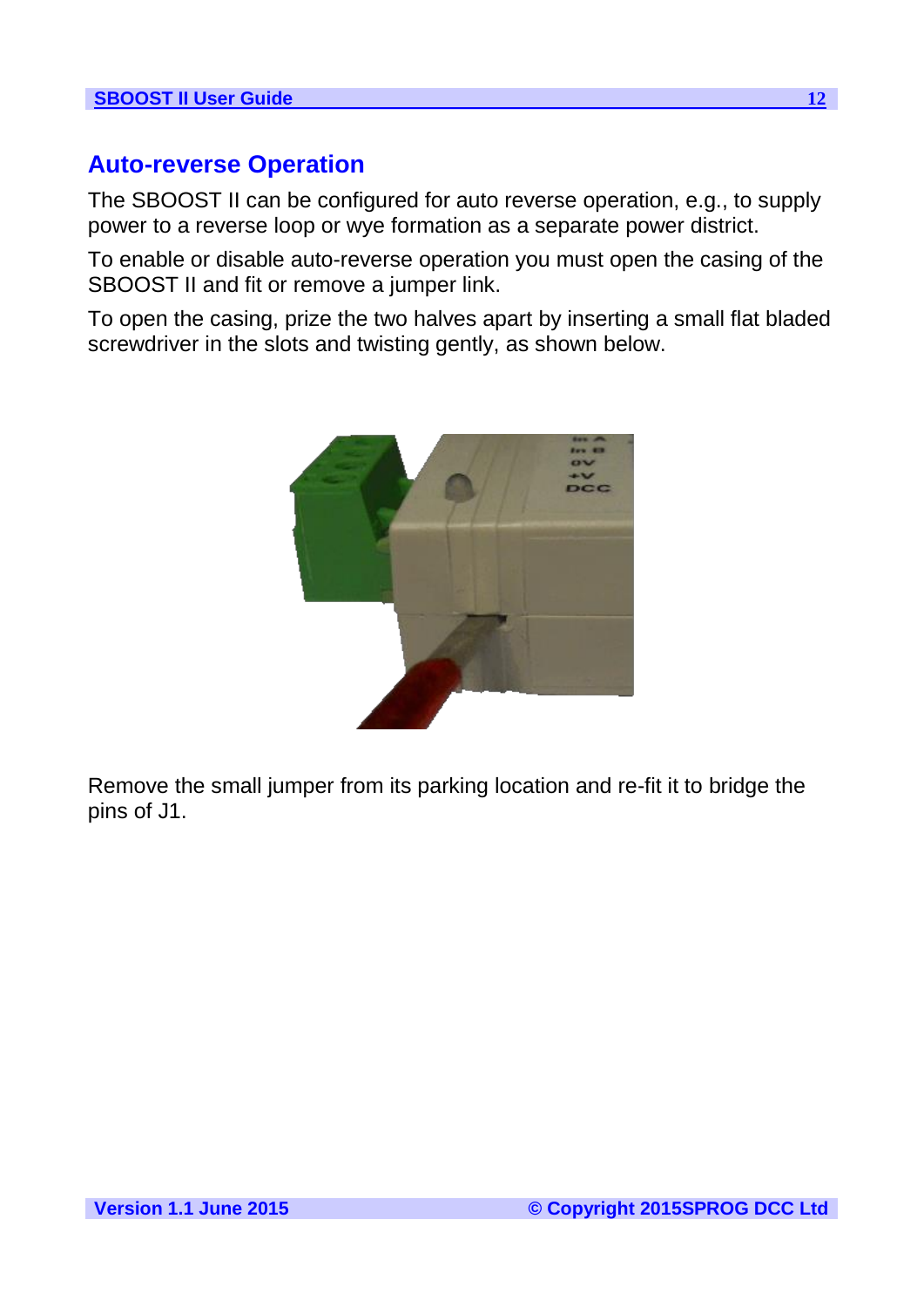

When no jumper is fitted, auto-reverse operation is disabled.

When a jumper link is fitted, auto-reverse operation is enabled.

Auto-reverse operation must not be enabled in adjacent power districts. This may cause "thrashing" as both SBOOST II try to auto-reverse simultaneously.

For UK customers, spare jumper links may be obtained from SPROG DCC Ltd on receipt of a stamped self-addressed envelope. They are also available from electronic component suppliers.

Refit the casing by lining up and gently squeezing the two halves together.